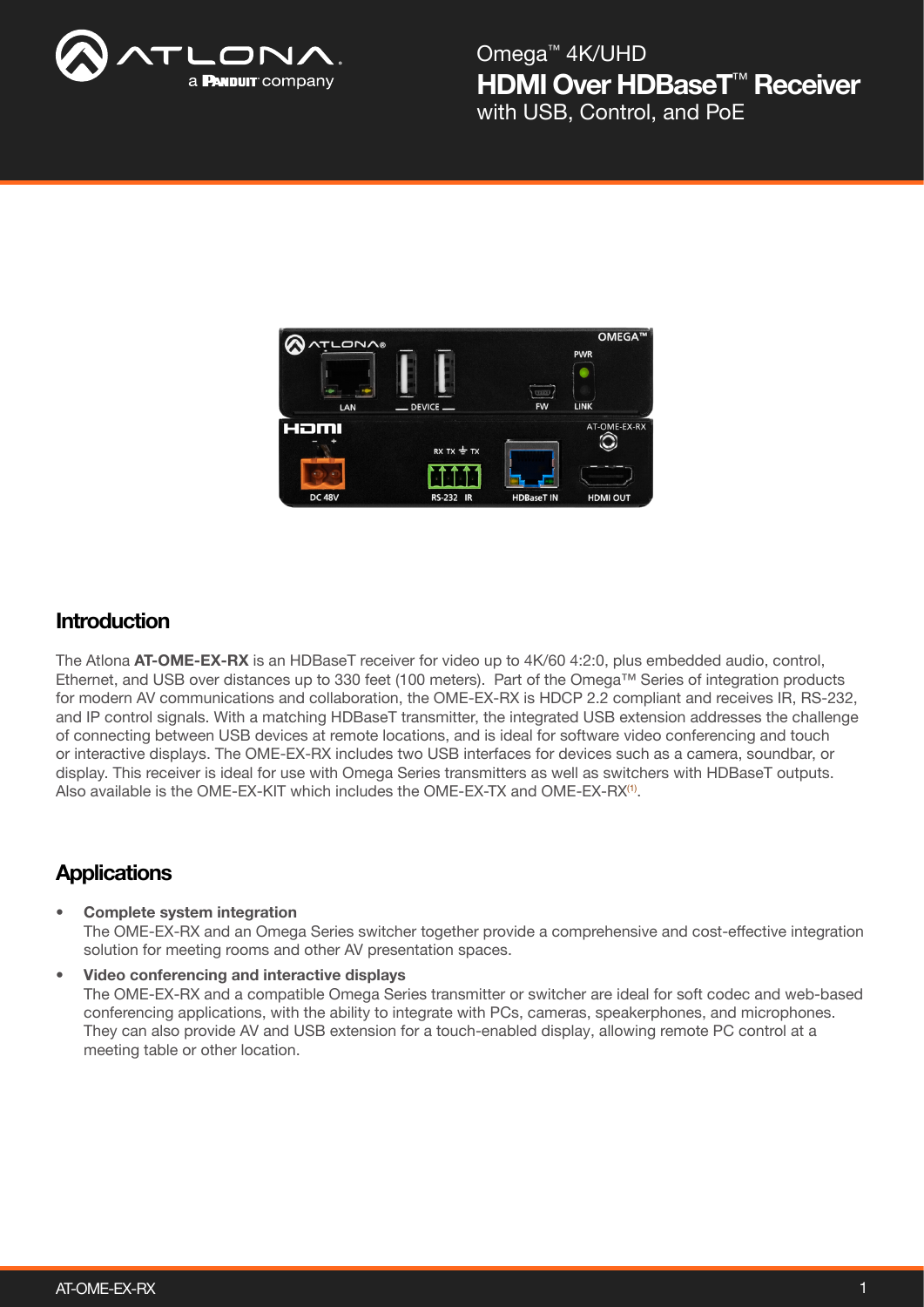

HDMI Over HDBaseT<sup>™</sup> Receiver Omega™ 4K/UHD with USB, Control, and PoE

## Key Features

## HDBaseT receiver for HDMI, Ethernet, power, control, and USB up to 330 feet (100 meters)

- Receives HDMI up to 330 feet (100 meters) @ 1080p with CAT5e/6 or 4K/UHD using CAT6a/7 cable.
- Uses easy-to-integrate category cable for low-cost, reliable system installation.

### USB 2.0 hub and extension over HDBaseT

- Two USB type-A ports for peripheral devices such as a camera or display.
- Provides an ideal USB integration solution for software video conferencing and other applications.

### 4K/UHD capability @ 60 Hz with 4:2:0 chroma subsampling

- Compatible with sources up to 4K/60 4:2:0 and 4K/30 4:4:4.
- Supports HDMI data rates up to 10 Gbps from PCs, media players, and Ultra HD Blu-ray players.

#### HDCP 2.2 compliant

- Adheres to latest specification for High-bandwidth Digital Content Protection.
- Allows protected content stream to pass between authenticated devices.

### Local or remote PoE (Power over Ethernet) powering

- Supplies industry standard IEEE 802.3af PoE over HDBaseT to an OME-EX-TX or other Omega Series transmitter.
- Also can be remotely powered by an Omega Series switching with an HDBaseT output.

#### Low-profile, 1 inch (25 millimeter) high quarter rack-width enclosure

- Easy installation into racks and confined spaces.
- Keeps devices out-of-sight when placed in public spaces.

#### Award-winning 10 year limited product warranty

- Ensures long-term product reliability and performance in residential and commercial systems.
- Specify, purchase, and install with confidence.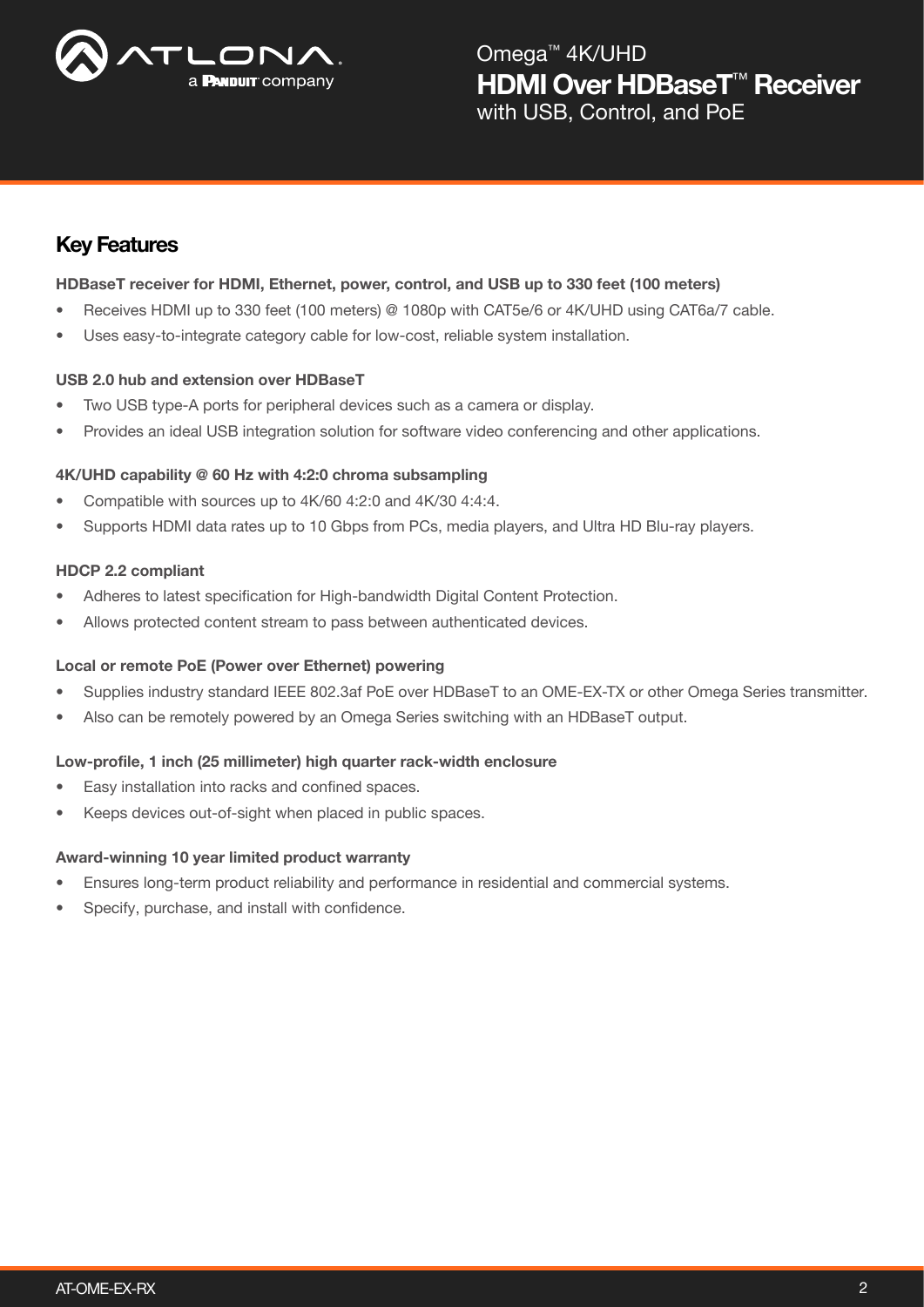

# HDMI Over HDBaseT<sup>™</sup> Receiver Omega™ 4K/UHD with USB, Control, and PoE

# **Specifications**

| Video                                           |                                                                                                                        |     |                                                                                                         |                                                                                                                       |                                                          |     |
|-------------------------------------------------|------------------------------------------------------------------------------------------------------------------------|-----|---------------------------------------------------------------------------------------------------------|-----------------------------------------------------------------------------------------------------------------------|----------------------------------------------------------|-----|
| Signal                                          | Input - HDBaseT<br>Output - HDMI                                                                                       |     |                                                                                                         |                                                                                                                       |                                                          |     |
| <b>Copy Protection</b>                          | <b>HDCP 2.2</b>                                                                                                        |     |                                                                                                         |                                                                                                                       |                                                          |     |
| <b>Pixel Clock</b>                              | 300 MHz                                                                                                                |     |                                                                                                         |                                                                                                                       |                                                          |     |
| UHD/HD/SD                                       | 4096×2160 (DCI) @ 60 <sup>(2)</sup> /30/24 Hz<br>3840×2160 (UHD) @ 60 <sup>(2)</sup> /50/24/25/<br>30 Hz               |     |                                                                                                         | 1920x1080p @ 23.98/24/25/29.97/<br>30/50/59.94/60 Hz<br>1920x1080i @ 25/29.97/30 Hz,<br>1280x720p @ 30/50/59.94/60 Hz |                                                          |     |
| <b>VESA</b><br>All resolutions are 60Hz         | 2560×2048<br>2560×1600<br>2048×1536<br>1920×1200<br>1680×1050<br>1600×1200<br>1600×900<br>1440×900<br>1400×1050        |     | 1366×768<br>1360×768<br>1280×1024<br>1280×800<br>1280×768<br>1152×768<br>1024×768<br>800×600<br>640×480 |                                                                                                                       |                                                          |     |
| <b>Color Space</b>                              | YUV, RGB                                                                                                               |     |                                                                                                         |                                                                                                                       |                                                          |     |
| Chroma Subsampling                              | 4:4:4, 4:2:2, 4:2:0                                                                                                    |     |                                                                                                         |                                                                                                                       |                                                          |     |
| <b>Color Depth</b>                              | 8-bit, 10-bit, 12-bit                                                                                                  |     |                                                                                                         |                                                                                                                       |                                                          |     |
|                                                 |                                                                                                                        |     |                                                                                                         |                                                                                                                       |                                                          |     |
| Audio<br>HDMI / HDBaseT<br>Pass-Through Formats | <b>PCM 2.0</b><br><b>LPCM 5.1</b><br><b>LPCM 7.1</b>                                                                   |     | Dolby <sup>®</sup> Digital<br>Dolby Digital Plus™<br>Dolby TrueHD<br>Dolby Atmos <sup>®</sup>           |                                                                                                                       | DTS® Digital Surround™<br>DTS-HD Master Audio™<br>DTS:X® |     |
| <b>Bit Depth</b>                                | Up to 24 bits                                                                                                          |     |                                                                                                         |                                                                                                                       |                                                          |     |
| Sample Rate                                     | 32 kHz, 44.1 kHz, 48 kHz, 88.2 kHz, 96 kHz, 176.4 kHz, 192 kHz                                                         |     |                                                                                                         |                                                                                                                       |                                                          |     |
| Resolution / Distance                           | 4K/UHD - Feet / Meters                                                                                                 |     |                                                                                                         | 1080p - Feet / Meters                                                                                                 |                                                          |     |
| HDMI IN/OUT                                     | 15<br>5                                                                                                                |     | 30                                                                                                      |                                                                                                                       |                                                          | 10  |
| CAT <sub>5e</sub>                               | 295                                                                                                                    | 90  |                                                                                                         | 330                                                                                                                   |                                                          | 100 |
| CAT6/6a/7                                       | 330                                                                                                                    | 100 |                                                                                                         | 330                                                                                                                   |                                                          | 100 |
|                                                 |                                                                                                                        |     |                                                                                                         |                                                                                                                       |                                                          |     |
| <b>USB</b>                                      |                                                                                                                        |     |                                                                                                         |                                                                                                                       |                                                          |     |
| Signal<br>Maximum Data Rate                     | 2.0                                                                                                                    |     |                                                                                                         |                                                                                                                       |                                                          |     |
|                                                 | 120 Mbps                                                                                                               |     |                                                                                                         |                                                                                                                       |                                                          |     |
| Control                                         |                                                                                                                        |     |                                                                                                         |                                                                                                                       |                                                          |     |
| <b>RS-232</b>                                   | Pass-through from control system to sink device<br>Supported baud rates: 2400, 4800, 9600, 19200, 38400, 57600, 115200 |     |                                                                                                         |                                                                                                                       |                                                          |     |
| IP                                              | Pass-through from control system to sink device<br>Supports up to 100 Mbps over HDBaseT                                |     |                                                                                                         |                                                                                                                       |                                                          |     |
| IR                                              | Pass-through from control system to sink device                                                                        |     |                                                                                                         |                                                                                                                       |                                                          |     |
| <b>CEC Support</b>                              | Yes                                                                                                                    |     |                                                                                                         |                                                                                                                       |                                                          |     |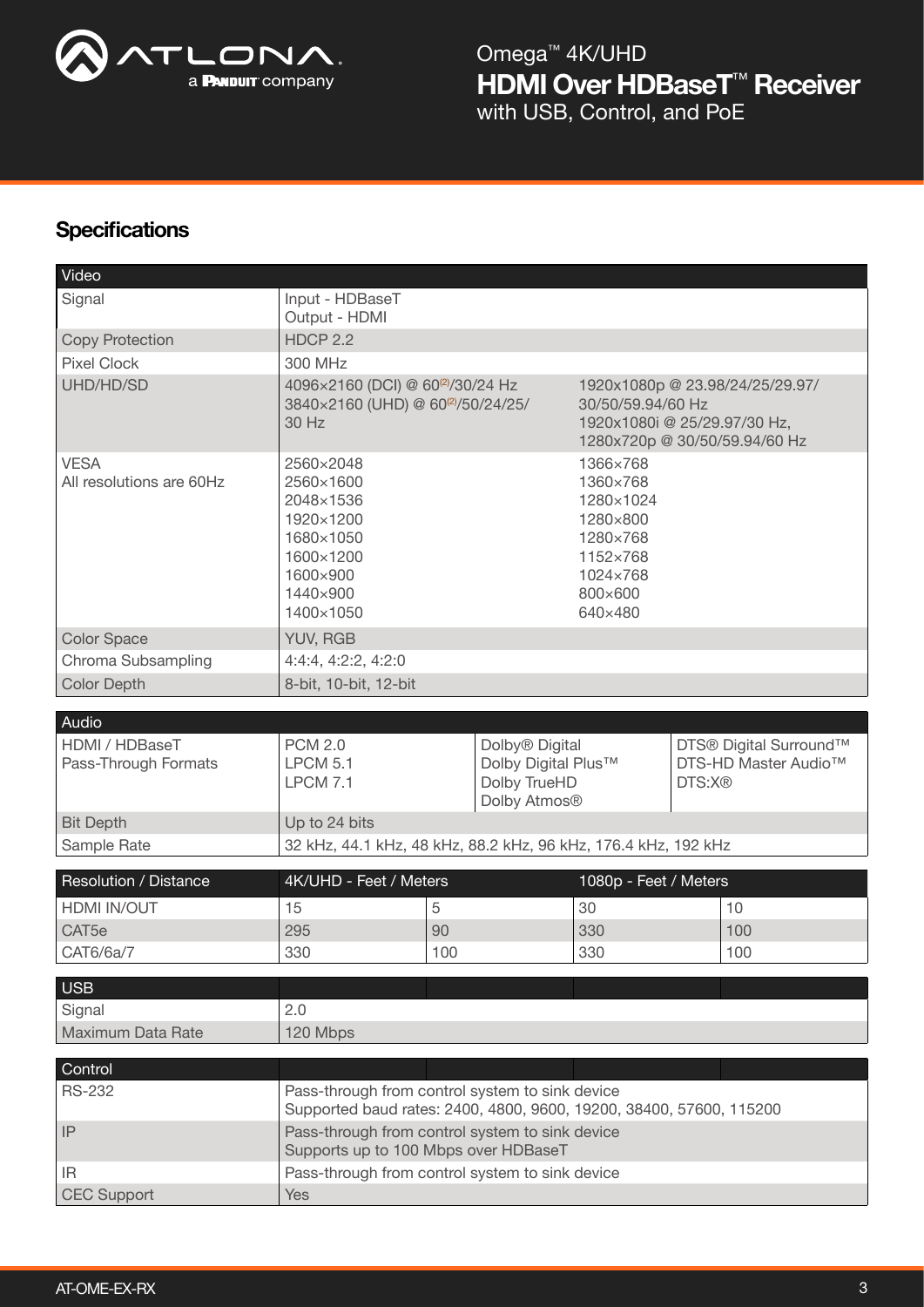

HDMI Over HDBaseT™ Receiver Omega™ 4K/UHD with USB, Control, and PoE

| <b>Buttons and Indicators</b>                 |                                                             |                |  |  |  |
|-----------------------------------------------|-------------------------------------------------------------|----------------|--|--|--|
| Indicators:                                   |                                                             |                |  |  |  |
| <b>PWR</b>                                    | 1 x LED, green                                              |                |  |  |  |
| <b>LINK</b>                                   | 1 x LED, yellow                                             |                |  |  |  |
| Connectors                                    |                                                             |                |  |  |  |
| HDMI OUT                                      | 1 x Type A, 19-pin female                                   |                |  |  |  |
| <b>HDBaseT IN</b>                             | N/A                                                         |                |  |  |  |
| <b>DEVICE</b>                                 | 2 x USB Type A                                              |                |  |  |  |
| <b>LAN</b>                                    | 1 x RJ45                                                    |                |  |  |  |
| RS-232 / IR                                   | 1 x 4-pin captive screw<br>$(1 \times RS-232, 1 \times IR)$ |                |  |  |  |
| <b>FW</b>                                     | 1 x Type mini-B, 5-pin female                               |                |  |  |  |
| <b>DC 48V</b>                                 | 1 x 2-pin captive screw                                     |                |  |  |  |
|                                               | Fahrenheit                                                  | Celsius        |  |  |  |
| Environmental<br><b>Operating Temperature</b> | $0 to +122$                                                 | $-18$ to $+50$ |  |  |  |
| Storage Temperature                           | $-4$ to $+140$                                              | $-20$ to $+60$ |  |  |  |
| <b>Operating Humidity (RH)</b>                | 20% to 90%, non-condensing                                  |                |  |  |  |
|                                               |                                                             |                |  |  |  |
| Power                                         |                                                             |                |  |  |  |
| Consumption                                   | 18.76 W                                                     |                |  |  |  |
| <b>USB Power</b>                              | 2.5 W per USB device interface                              |                |  |  |  |
| <b>External Power Supply</b>                  | 100 - 240 V AC, 50/60 Hz<br>Output: 48 V / 0.83 A DC        |                |  |  |  |
|                                               |                                                             |                |  |  |  |
| Dimensions (H x W x D)                        | Inches                                                      | Millimeters    |  |  |  |
| Unit (TX / RX)                                | $1.02 \times 4.29 \times 5.00$                              | 26 x 109 x 127 |  |  |  |
| Power Supply                                  | $1.42 \times 1.81 \times 4.41$<br>36 x 46 x 112             |                |  |  |  |
| (AT-PS-48083-D3)                              |                                                             |                |  |  |  |
| Weight                                        | Pounds                                                      | Kilograms      |  |  |  |
| Device                                        | 0.89                                                        | 0.41           |  |  |  |
| Certification                                 |                                                             |                |  |  |  |
| Device                                        | CE, RoHS, FCC                                               |                |  |  |  |
| Power Supply                                  | CE, FCC, cULus                                              |                |  |  |  |
|                                               |                                                             |                |  |  |  |
| Compliance                                    |                                                             |                |  |  |  |
| NDAA-899                                      | Yes                                                         |                |  |  |  |

## **Footnotes**

(1) Both the AT-OME-EX-TX and AT-OME-EX-RX are not compatible with the AT-UHD-HDVS-300 system for extending USB.

(2) Only supports 4:2:0.